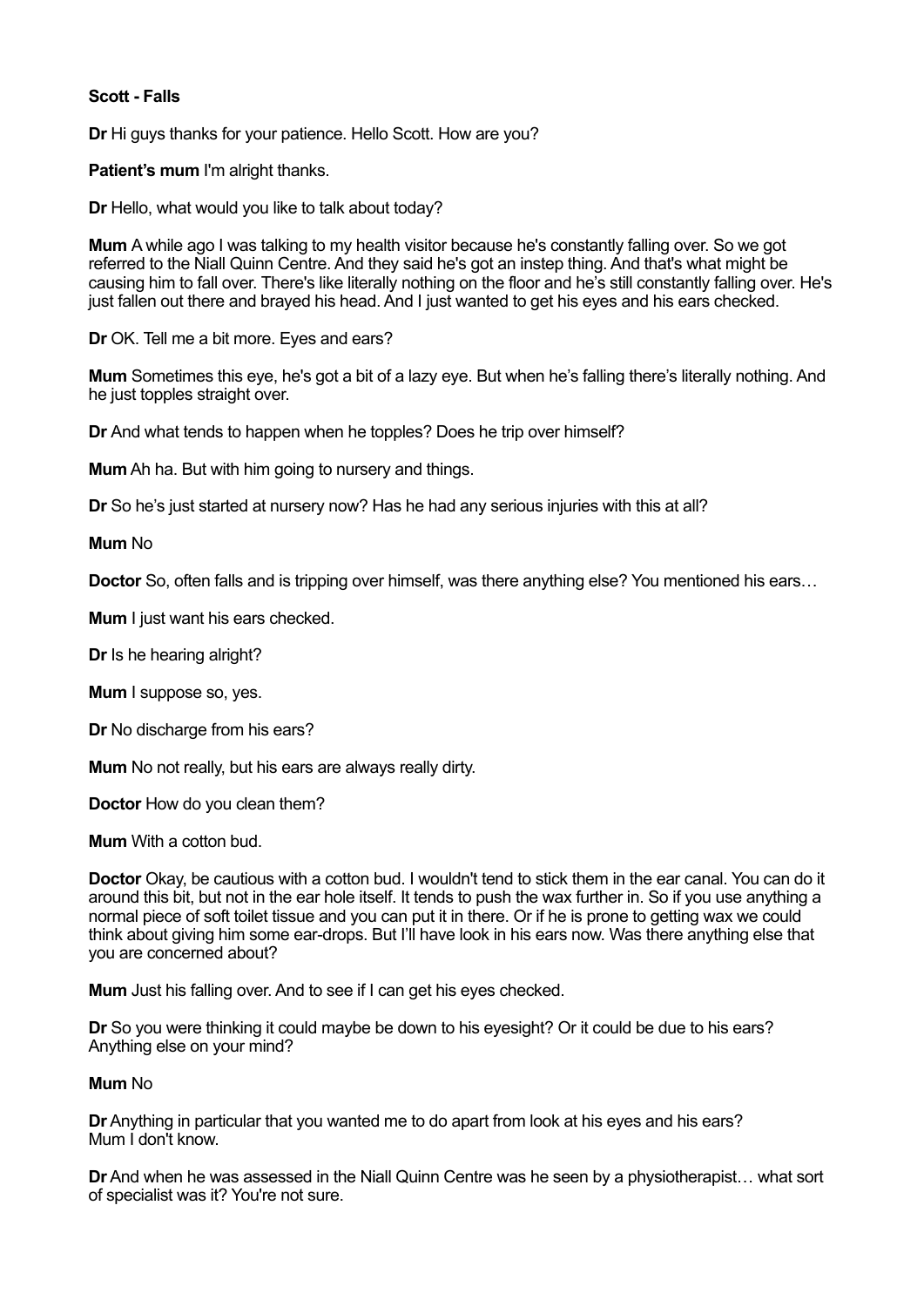**Mum** I don't know.

**Doctor** Maybe when we look at the letters together we can decide. It would be helpful for me to see him walking as well. Anything else wrong with him? Growing okay? Fit and healthy yes? Who is in the home?

**Mum** Just me and Scott.

**Dr** Nobody smokes?

**Mum** I smoke, but it's outside.

**Dr** Okay that's a start. Are you thinking about vaping or stopping completely? Fab, if you need our help just let us know. But his general health is fine? Is dad on the scene?

## **Mum** No

**Dr** You say that with a bit of malice in your voice… (doctor picks up on a cue).

**Mum** Ah no, we don't get on.

**Dr** Does dad have any contact at all?

**Mum** He doesn't bother at all.

**Dr** Is that distressing for either of you?

**Mum** No we just get on with it.

**Dr** Do you have plenty of support around, do you have family around?

**Mum** Yes

**Dr** Okay. Were there any issues with dad?

**Mum** No, he just went his own way. We've asked him, but he's not really interested.

**Dr** Alright. Okay, shall we start with your ears my friend? Would that be alright? Beautiful ear on that side let's have look at the other one. That one looks good as well. Do you mind if I just whisper to you? You tell me what I'm saying. Elephant. What was that? What did I say?

**Mum** You don't know?

**Doctor** Does he seem to hear alright?

**Mum** Well I've got to tell him two or three times when I'm talking to him. But I think he's just at that age when he's not listening to us.

**Doctor** Tell me what I'm saying, listen carefully. Ice cream. He smiled.

**Mum** What did he say?

**Patient** Ice cream.

**Dr** Let's try the other one. Chocolate.

**Mum** What did he say?

**Patient** Chocolate.